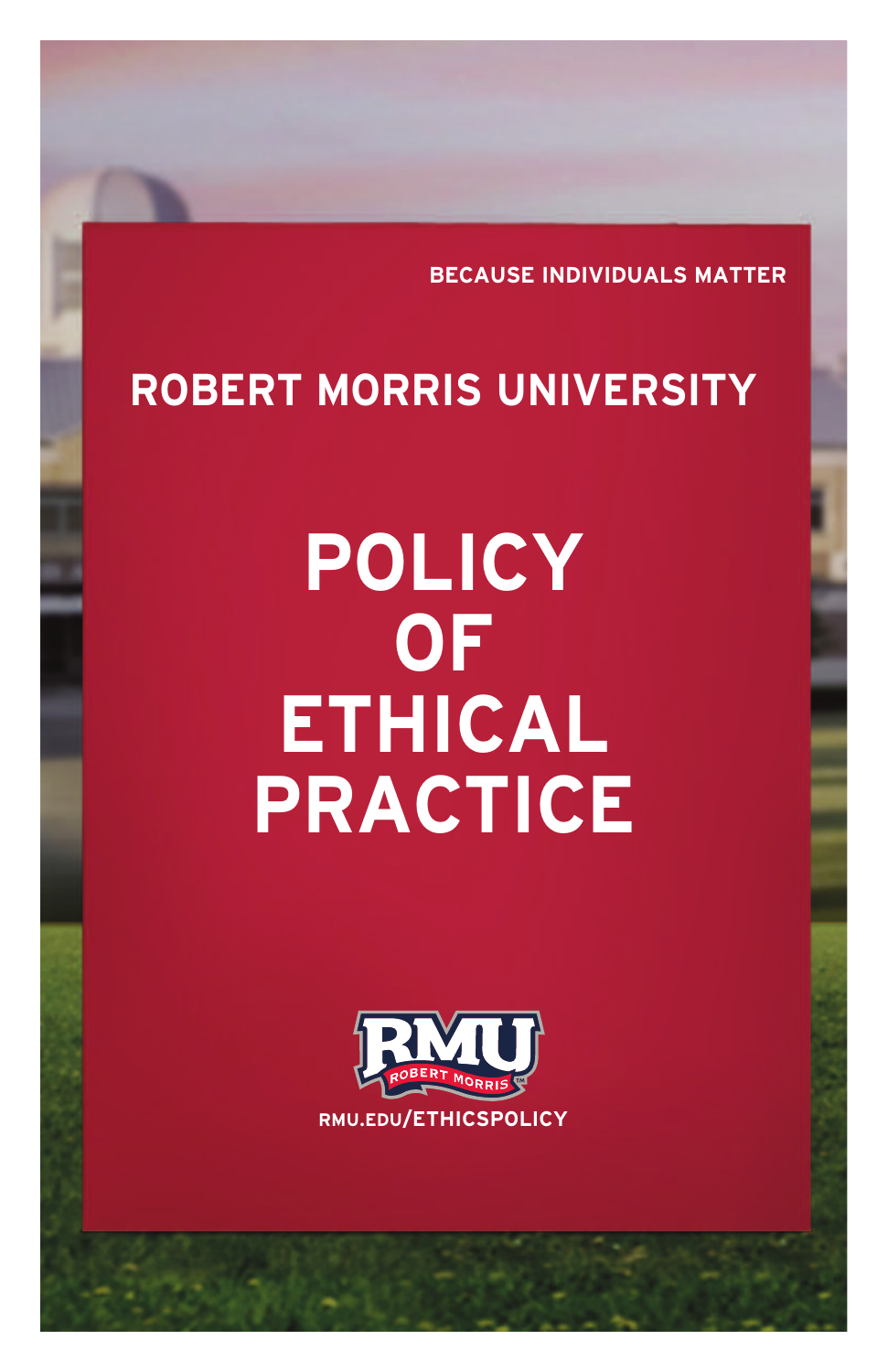# **TABLE OF CONTENTS**

- **1.** Introduction . . . . 1
	- **2.** Purpose . . . . 1
- **3.** Ethical Behavior . . . . 1
- **4.** Conflicts of Interest . . . . 1
	- **5.** Disclosures . . . . 2
- **6.** Officer and Key Employee Conflicts of Interest . . . . 2
- **7.** Financial Integrity, Disclosure and Other Reporting . . . . 3
	- **8.** Confidentiality . . . . 3
- **9.** Protection and Proper Use of Robert Morris University's Assets . . . . 3
	- **10.** Reporting Responsibility and Mechanisms . . . . 3
		- **11.** Handling of Reported Concerns . . . . 4
			- **12.** Acting in Good Faith . . . . 4
				- **13.** No Retaliation . . . . 4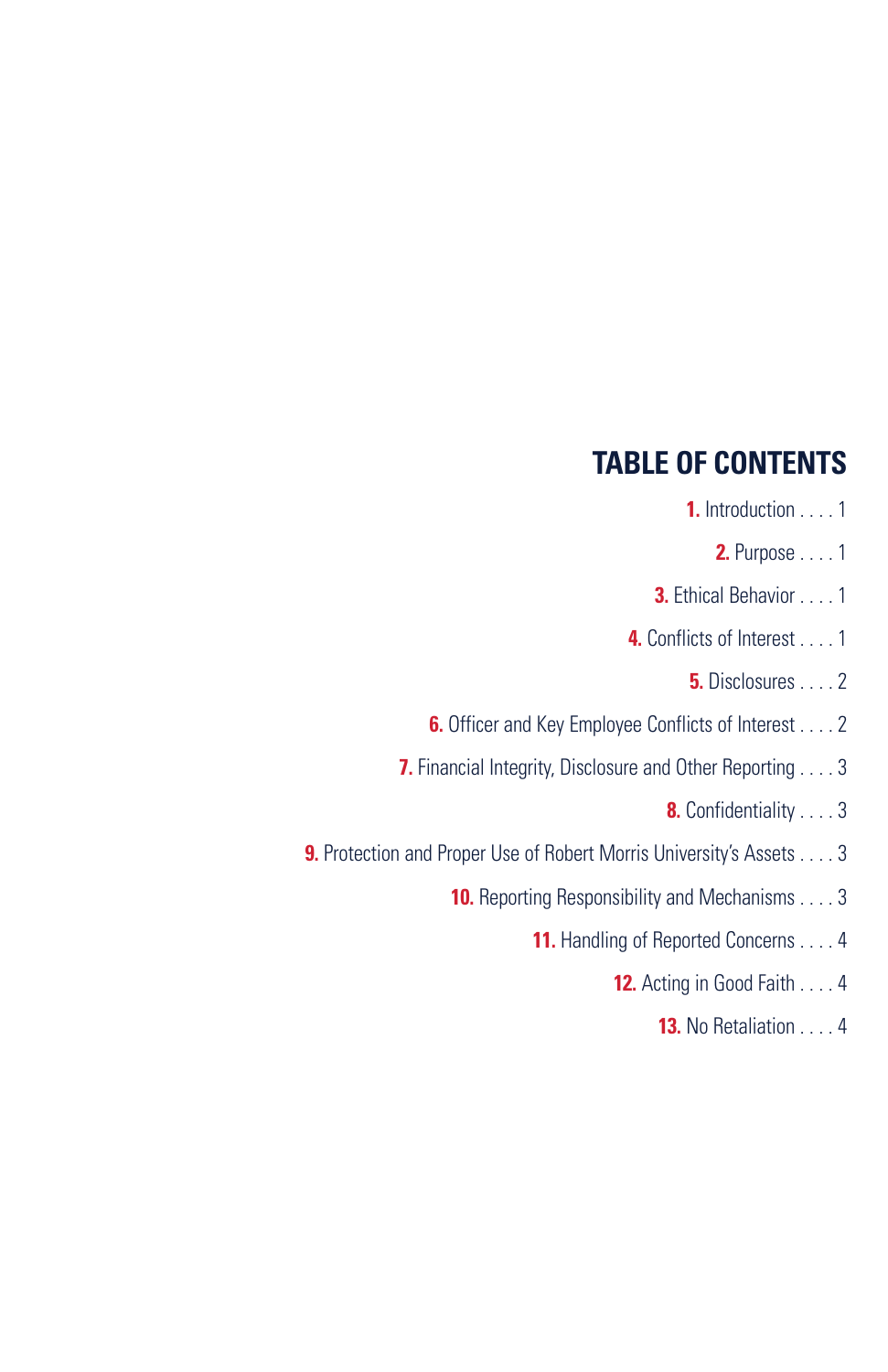# **1. INTRODUCTION**

This Policy of Ethical Practice (the "Policy") covers a wide range of Robert Morris University practices and procedures. It does not cover every issue that may arise, but it sets out basic principles to guide all employees of Robert Morris University and its subsidiaries (collectively referred to as "Robert Morris University" or the "University"). Robert Morris University employees must conduct themselves in accordance with this Policy and seek to avoid even the appearance of improper behavior. Robert Morris University's agents and representatives, including consultants, vendors and volunteers, are also expected to abide by this Policy.

Employees must comply with all applicable federal, state and local laws. If a provision of this Policy conflicts with a law, employees must comply with the law. This Policy supersedes all other codes of conduct, policies, procedures, instructions, practices, rules, or written or verbal representations to the extent that they are inconsistent with this Policy. However, this Policy does not supersede the provisions of any applicable collective bargaining agreement.

Robert Morris University continually reviews its policies and procedures and reserves the right to modify, supplement, amend or delete any provisions of this Policy.

# **2. PURPOSE**

Robert Morris University seeks to promote:

- Honest and ethical conduct, including the ethical handling of actual or apparent conflicts of interest between personal and professional relationships;
- Full, fair, accurate, timely, and understandable disclosure in reports and documents that Robert Morris University files with, or submits to, governmental agencies and other external entities, as well as other public communications made by Robert Morris University;
- Protection of confidential information and proper use of the University's assets;
- Compliance with laws, rules, and regulations;
- Prompt internal reporting in good faith as described in sections 10-12 of this Policy; and
- Accountability for adherence to this Policy and other University policies.

# **3. ETHICAL BEHAVIOR**

All Robert Morris University employees are expected to perform their job responsibilities in a manner that brings credit to themselves as individuals and reflects favorably on Robert Morris University. Robert Morris University proactively promotes ethical behavior, and encourages any employee to talk to supervisors, managers or other appropriate personnel when in doubt about the best course of action in a particular situation. The guidance set forth in this Policy, together with good common sense and one's own sense of right and wrong, are meant to guide decisions.

# **4. CONFLICTS OF INTEREST**

A "conflict of interest" exists when an employee's private interests interfere with, or even appear to interfere with, the interests of Robert Morris University. As an employee, one must be free of any actual or apparent conflicts of interest to assure the ability to exercise independent judgment with regard to Robert Morris University's best interests. No employee shall engage in conduct, or allow a situation to exist, in which the employee's personal interests conflict with his/her responsibility for honesty and fair dealings with Robert Morris University.

Examples of a conflict of interest include but are not limited to:

• When an employee takes actions or has interests with a vendor or other entity that impair his/her objectivity as it relates to Robert Morris University;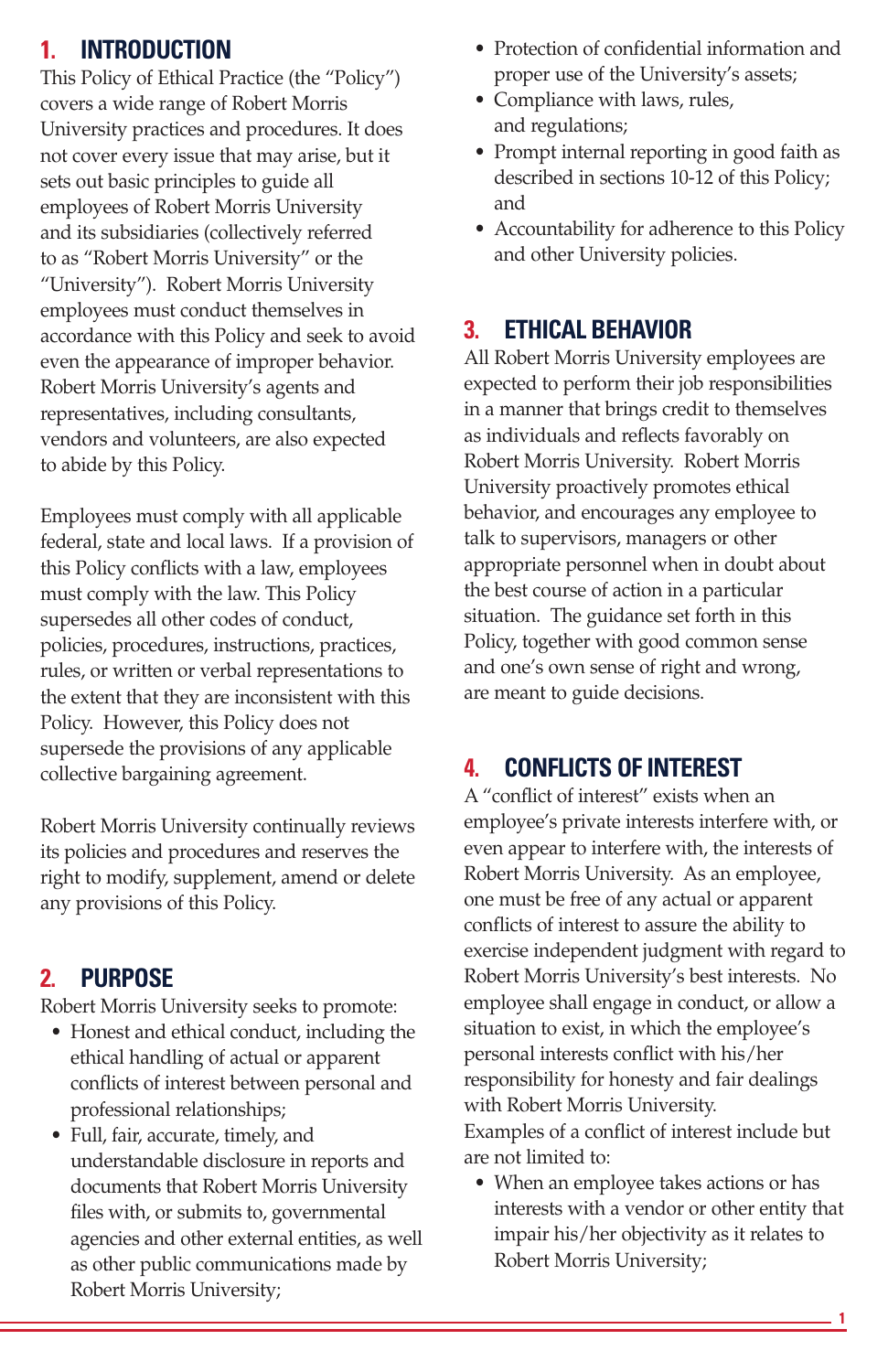- When an employee, or a member of his/her family, receives improper personal benefits as a result of his/her position with Robert Morris University;
- When an employee conducts Robert Morris University business with a relative or significant other, or with a business with which a relative or significant other is associated in any significant role, without full disclosure to and approval by Robert Morris University; or
- When an employee serves as a director of any organization that competes with Robert Morris University, except as otherwise approved by Robert Morris University.

Conflicts of interest may not always be clear-cut. If an employee has a question, he/she should consult with his/her immediate supervisor, departmental vice president or senior vice president, or the Human Resources Department.

Employees should review and be familiar with Robert Morris University's policies related to accepting gifts. No one working on behalf of Robert Morris University shall offer or accept meals, entertainment or travel that can reasonably be interpreted as an attempt to improperly influence the recipient. Meals, entertainment or travel may never be solicited for individual benefit. Further, one may never give or accept them where it would be unlawful to do so or it would knowingly violate the policy of the other party's employer. If an employee becomes aware of an actual or potential conflict of interest, he/she should follow the reporting mechanisms in section 10 of this Policy.

#### **5. DISCLOSURES**

Conflicts of interest are prohibited as a matter of Robert Morris University policy, unless the conflict is disclosed and approved on the Disclosure Form. The Disclosure Form outlines the completion and approval

requirements and is located on the University website. Even if a transaction or other arrangement presenting an actual or potential conflict of interest has been disclosed and approved, the employee must also remove him/herself from any decisions being made related to the transaction or arrangement.

#### **6. OFFICER AND KEY EMPLOYEE CONFLICTS OF INTEREST**

Employees identified as Officers and Key Employees are required to comply with the alternate disclosure requirements of the Officer and Key Employee Conflict of Interest Disclosure Statement. Employees meeting the qualifications of these categories will be notified directly during each annual certification and disclosure period. Disclosures are reviewed and approved by the chair of the Board of Trustees (the "Board"), annually. If a conflict of interest arises after the annual disclosure period is complete, the individual is required to update his/her original Officer and Key Employee Conflict of Interest Disclosure Statement.

#### **7. FINANCIAL INTEGRITY, DISCLOSURE AND OTHER REPORTING**

Robert Morris University financial statements, and other data statements, must fairly and accurately present the financial condition and/or operational activity of the University. All transactions affecting Robert Morris University, directly or indirectly, shall be recorded properly, accurately and in a timely manner, and documented in Robert Morris University's books and records in accordance with University policies, U.S. Generally Accepted Accounting Principles and governmental rules and regulations.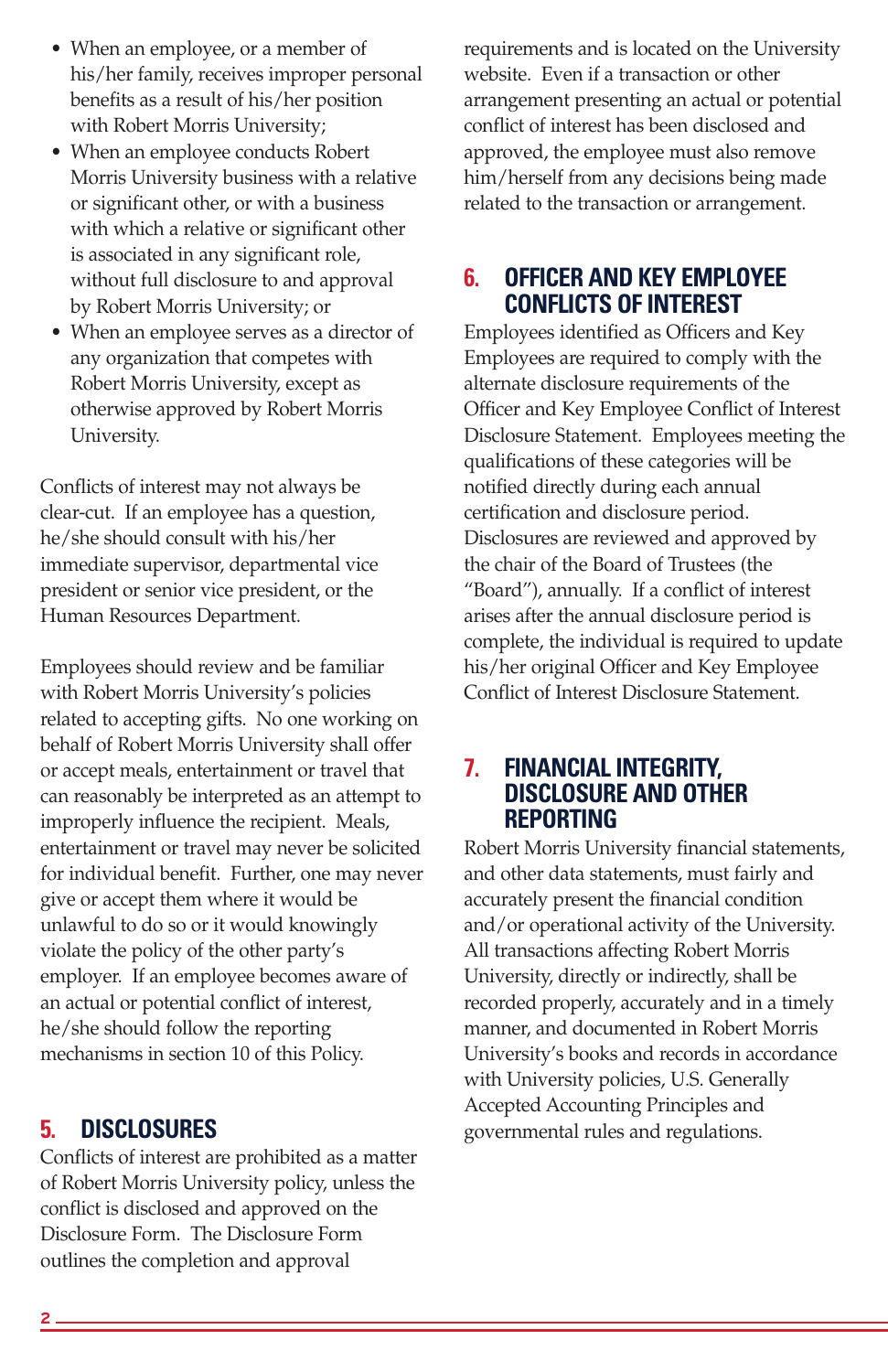Federal and state laws require Robert Morris University to disclose certain information in various reports that the University must file with or submit to government authorities. In addition, from time to time, the University reports other non-financial and operational data, and makes public communications, such as issuing press releases. Robert Morris University expects all employees who are involved in the preparation of these filings or other public documents to ensure that the information disclosed in the documents is fair, accurate, timely and understandable. To the extent that an employee reasonably believes that questionable accounting, auditing, or other reporting conduct/practices have occurred or are occurring, he/she should utilize the reporting mechanisms in this Policy.

#### **8. CONFIDENTIALITY**

Robert Morris University respects the privacy of its employees, students, vendors, and customers. The University's relationship with its campus community is built on trust and respect. Accordingly, Robert Morris University will provide confidential information to others only on a need-to-know basis for legitimate business purposes and in accordance with applicable laws. Employees must maintain the privacy of confidential information entrusted to them by Robert Morris University and its campus community, except when disclosure is authorized by the University's established written policies or required by laws or regulations.

Confidential information includes all nonpublic information that has been entrusted to us. The obligation to preserve confidential information continues even after employment ends. In connection with this obligation, every employee must comply with all University policies regarding confidentiality.

#### **9. PROTECTION AND PROPER USE OF ROBERT MORRIS UNIVERSITY'S ASSETS**

Employees should protect all Robert Morris University assets and ensure their efficient use. Any suspected incident of fraud or theft should be reported immediately using the reporting mechanisms in this Policy. Robert Morris University equipment should not be used for non-Robert Morris University business, although limited incidental or personal use is permitted with the approval of one's immediate supervisor. All employees should be familiar with and follow the University's Acceptable Use Policy.

#### **10. REPORTING RESPONSIBILITY AND MECHANISMS**

Each employee of Robert Morris University has an obligation to promptly report any of the following (hereinafter collectively referred to as "Concerns"):

- Violations of laws, rules or regulations;
- Fraud;
- Questionable or improper accounting matters;
- Theft, waste, or misuse of University resources or property; and
- Other violations of this Policy.

If an employee has a Concern, he/she should not keep the information to him/herself, nor perform a personal investigation, but should promptly report via the mechanisms listed below:

#### **Report to Management**

Concerns should be reported initially through traditional reporting mechanisms, beginning with the immediate supervisor. If for any reason it is not appropriate to report suspected Concerns to the immediate supervisor, individuals should go to a higher level of management within their school or department.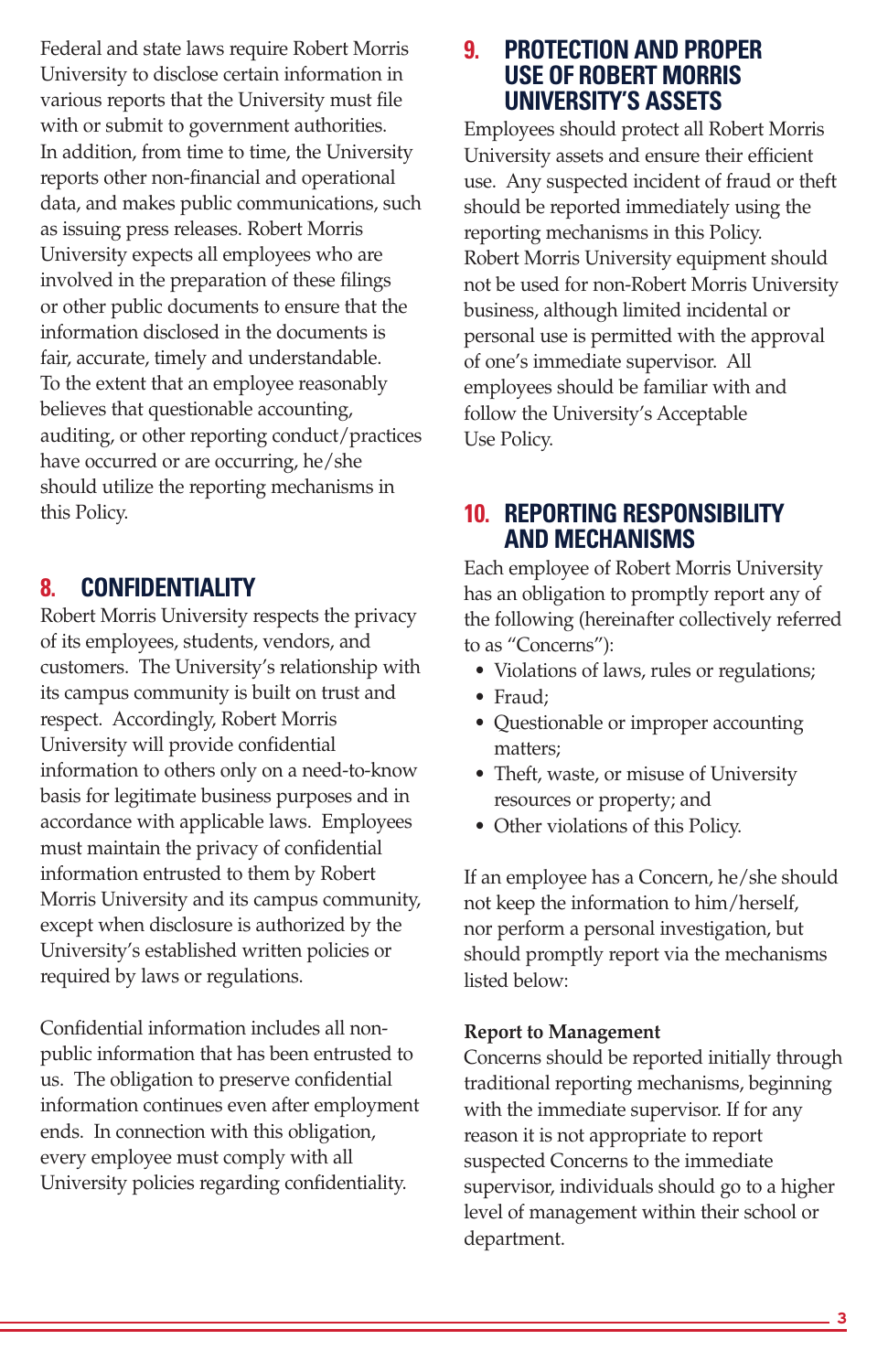Other options for reporting internally include:

- Human resources
- Internal audit
- General counsel

#### **Reporting Hotline/Website**

To the extent that reporting Concerns to management is not feasible or appropriate, and/or other resolution methods do not exist, employees may also report Concerns by calling the Policy of Ethical Practice Reporting Hotline at 1-800-963-5593 or submitting a report via the Web at **www.ethicspoint.com**.

- EthicsPoint is operated independently of the University to help ensure user confidentiality and, if desired, anonymity. If an employee chooses to report a Concern anonymously, he/she should provide very specific, detailed incident information to allow for appropriate investigation.
- For all hotline/website reported Concerns, the reporter will receive a report key to login and use to view the status of the Concern. Reporters are encouraged to check back regularly for questions or updates.

**Employees are encouraged to report Concerns to management whenever possible. Anonymous hotline or website reports are often more difficult to investigate, and the credibility of such reports may be more difficult to determine.**

## **11. HANDLING OF REPORTED CONCERNS**

Reports will be evaluated to determine if the subject matter of the report would constitute a potential violation of this Policy. If so, a thorough investigation will be conducted, and appropriate action will be taken. If it is determined that the subject matter of the report would not, even if verified, constitute a violation of this Policy, the reporter will be redirected to the most appropriate mechanism for resolution. All reports will be treated as

confidential to the extent practicable. All employees are expected to cooperate in investigations and refrain from interfering with or obstructing an investigation, misrepresenting or withholding information, attempting to discover the identity of anyone cooperating in an investigation, or breaching the confidentiality of an investigation. Doing so will result in appropriate disciplinary action up to and including termination of employment.

Internal audit will regularly report investigation results of reported Concerns to the Audit and Risk Committee of the Board of Trustees for its review.

# **12. ACTING IN GOOD FAITH**

Anyone reporting a Concern must act in good faith and have reasonable grounds for believing the information disclosed is a violation of this Policy. The act of making allegations that prove to be unsubstantiated, and that prove to have been made maliciously, recklessly or with the foreknowledge that the allegations are false, will be viewed as a serious disciplinary offense and may result in appropriate discipline, up to and including termination of employment.

## **13. NO RETALIATION**

No employee who in good faith reports a Concern shall be subject to retaliation or adverse employment consequences. Any employee who retaliates against someone who has reported a Concern in good faith is subject to appropriate discipline up to and including termination of employment.